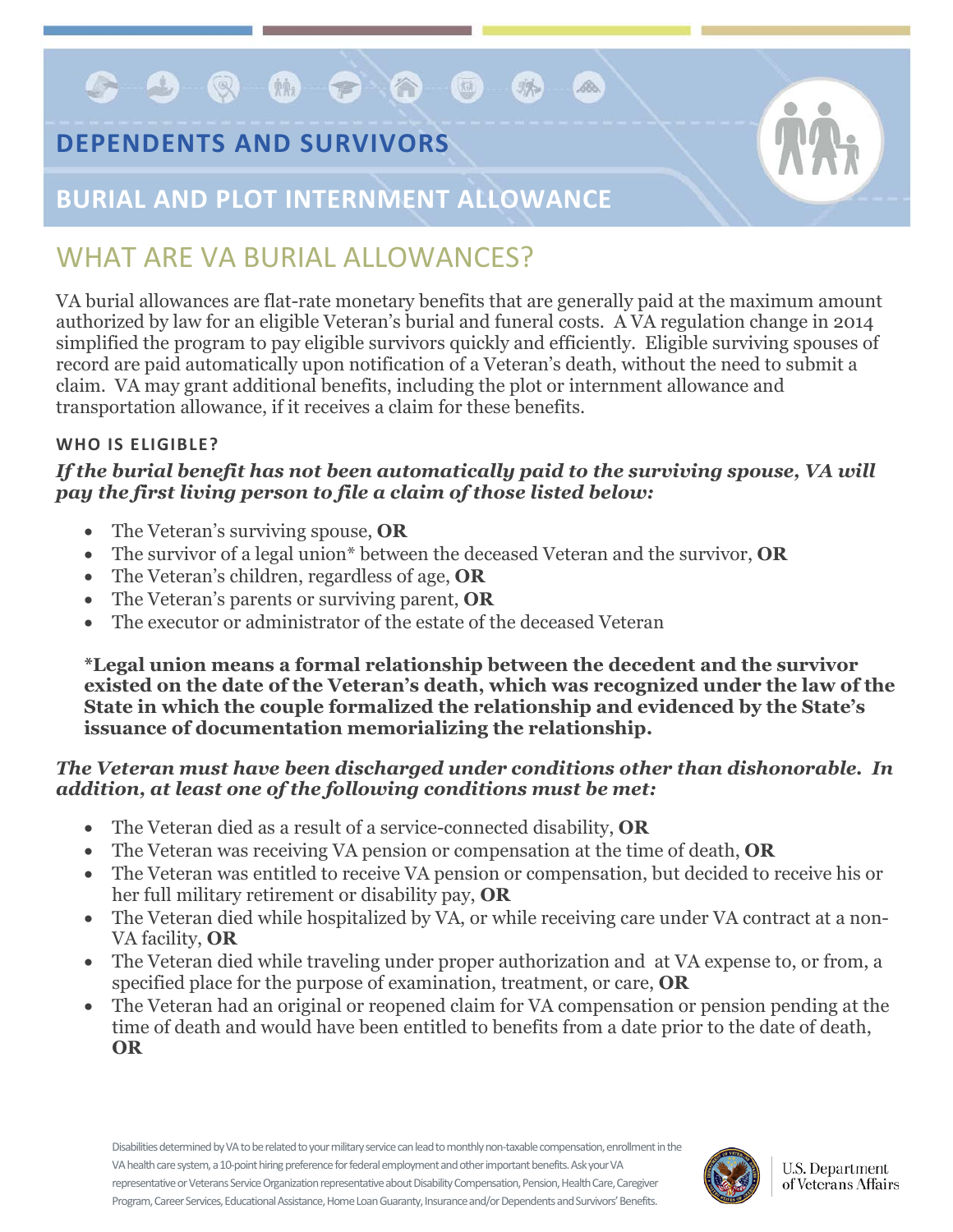• The Veteran died on, or after, October 9, 1996, while a patient at a VA-approved state nursing home.

#### **HOW MUCH DOES VA PAY?**

#### *Service-Connected Death*

 If the Veteran died on or after September 11, 2001, the maximum service-connected burial allowance is \$2,000. If the Veteran died before September 11, 2001, the maximum service-connected burial allowance is \$1,500. If the Veteran is buried in a VA national cemetery, VA may reimburse some or all of the costs of transporting the deceased Veteran's remains.

#### *Non Service-Connected Death*

- If the Veteran died on or after October 1, 2015, VA will pay a \$300 burial allowance and \$747 for a plot.
- If the Veteran died on or after October 1, 2014, but before October 1, 2015, VA will pay \$300 for burial allowance and \$745 for a plot.
- If the Veteran died on or after October 1, 2013, but before October 1, 2014, VA will pay \$300 burial allowance and \$734 for a plot.

 was hospitalized by VA at the time of his or her death. Effective October 1, 2011, there are higher non-service-connected death rates payable if the Veteran

- If the Veteran died on or after October 1, 2015, VA will pay a \$747 burial allowance and \$747 for a plot.
- If the Veteran died on or after October 1, 2014, but before October 1, 2015, VA will pay a \$745 burial allowance and \$745 for a plot.
- burial allowance and \$734 for a plot. • If the Veteran died on or after October 1, 2013, but Before October 1, 2014, VA will pay a \$734

 If the death occurred while the Veteran was properly hospitalized by VA, or under VA contracted nursing home care, some or all of the costs for transporting the Veteran's remains may be reimbursed.

 **Note:** If the Veteran dies while traveling at VA expense for the purpose of examination, treatment, or care, VA will pay burial and plot allowances and transportation expenses.

#### *Unclaimed Remains*

 If a Veteran dies and their remains are unclaimed, the entity responsible for the burial of the Veteran would be entitled to a \$300 burial allowance. If the Veteran is buried in a VA national cemetery, VA may reimburse the cost of transporting the deceased Veterans remains. VA may also reimburse for the cost of a plot.

#### **HOW CAN YOU APPLY?**

 You can apply by completing VA Form 21P-530 *[Application for Burial Benefits](http://www.vba.va.gov/pubs/forms/VBA-21P-530-ARE.pdf)*. You should attach a copy of the Veteran's military discharge document (DD Form 214 or equivalent) and a death certificate. If you are claiming transportation expenses, please attach a receipt for the expenses paid.